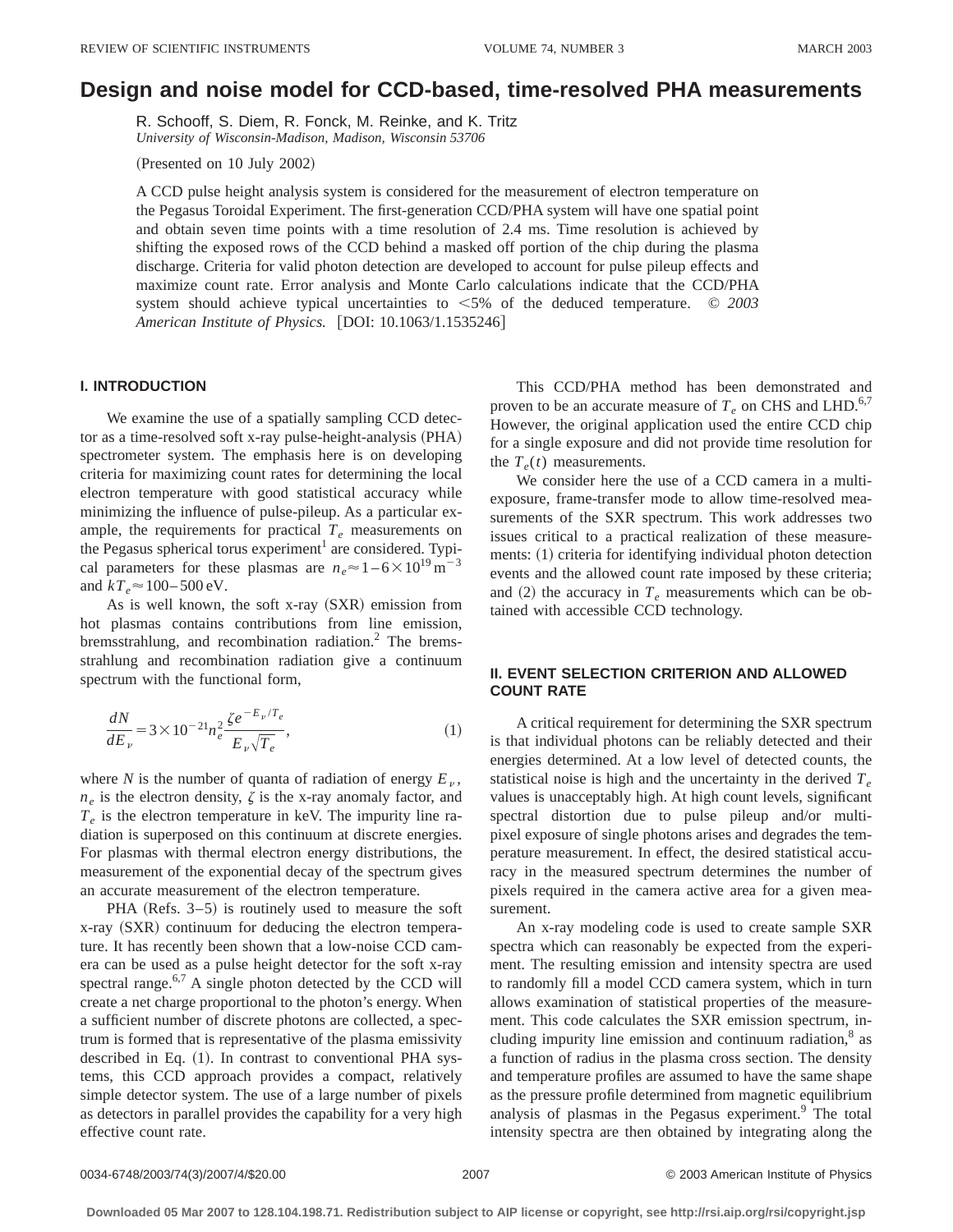FIG. 1. The four possible event geometries physically allowed by the impact of one photon.

camera lines of sight through the plasma. We assume a midplane tangential view of the plasma.

Be foil filters are employed to avoid strong oxygen line emissions in the  $\leq 1$  keV photon range. The remaining line emission from small amounts of Ti arises in the 4–5 keV range, leaving at least the 1.5–4 keV range available for continuum measurements.

In reconstructing the SXR spectrum, there is an uncertainty in the energy of individual photons detected on the CCD chip, which in turn can give rise to increased uncertainty in the  $T_e$  measurement through spectral distortion. With a low-noise scientific grade CCD camera, the largest contribution to the total noise is due to the shot noise, or the statistical variation in the total number of electrons created by an incident photon. For the total energy resolution and spectrum modeling herein, detector noise contributions have been found to not significantly alter the measured spectrum.

The measurement of electron temperature by pulse height analysis with a multipixel area detector depends on two factors. First is the determination of the energy of each x ray. This requires that only one photon be collected in a given pixel area so that it is the only identifiable source of signal electrons in that area of the CCD chip. Second, enough photons must be collected to give a pulse height distribution with sufficiently low statistical noise to give a useful  $T_e$  measurement.

Consideration of these competing requirements gives rise to an event selection rule that is used to determine how many photons can be collected to get the maximum amount of energy information for a given number of active pixels. Pulse pile-up occurs when an incident photon impacts a pixel, or adjacent to it, that already contains charge from a previous event.

The effect of pile-up is exacerbated by the fact that when a photon is absorbed in silicon, it will release electrons in a finite sized cloud. This electron cloud (less than about 1  $\mu$ m diameter<sup>10</sup>) expands by diffusion as it is moved into the potential well of the CCD pixel for collection. If the photon is absorbed close to a pixel boundary the cloud will diffuse into the surrounding pixels, creating a multipixel or split-event. The most common of these events is the two-pixel event where the charge is shared between adjacent pixels. If the event occurs near a pixel corner, a three- or four-pixel event can result.

These geometries<sup>11</sup> are shown in Fig. 1. The black pixel is the main photon impact location and the gray pixels are those that register electron counts above a detection threshold. The white pixels surrounding the event make up the "exclusion zone" for pile-up.<sup>11</sup> If another event is detected in any of the white pixels, some of that event's electrons may spill into the center pixel and effectively degrade the energy information. If the incident photons are monoenergetic, it is trivial to sum the signal electrons in the gray squares to get the proper energy. For photons in a continuous spectrum, however, it becomes difficult to determine which events are split events and should be summed and which events are adjacent monopixel events and should not be summed.

A strict selection criterion is therefore used to determine acceptable events for use in the pulse height distribution. Specifically, an incident photon must be detected as a monopixel event. This provides optimal background discrimination and overall accuracy in detecting the photon energies. Events that contain signal electrons in the exclusion zone will be rejected due to uncertainties in event identification. This criterion somewhat reduces the overall number of pixels that can be used for valid photon detection, but gives a more reliable representation of the energy of each photon in the spectrum.

We estimate the total number of photons which can be detected as monopixel events for a given number of incident photons and given detector array size. A simple model describing the number of monopixel events is readily derived from consideration of the active chip area and fractional active pixel areas.

Each photon that is randomly incident on the chip has a certain probability that its electron cloud will split into adjacent pixels. A typical split fraction considered in the model for the CCD detector are  ${0.778}$ -monopixel, 0.195-bipixel, 0.014-tripixel, 0.013-quadrapixel $\}$ .<sup>11</sup> The average effective area covered by a single photon event, in pixel units, is then

$$
Aphot = 9(0.778) + 12(0.195) + 15(0.014) + 16(0.013)
$$
  
= 9.76 pixels. (2)

For photons randomly incident on the open area of the CCD array, the total effective area filled after the *n*th photon is given by

$$
A_n = A_{n-1} + A_{\text{phot}} \left( 1 - \frac{A_{n-1}}{N_{\text{pix}}} \right),
$$
 (3)

where  $N_{pix}$  is the total area of the CCD in pixels. The second term in the above relation is just the effective area of a single photon event times the probability of that photon hitting an open area on the chip. The total number of monopixels, out of *n* incident photons, that will be detectable to contain valid energy information can be shown to be given by

$$
G(n) = S_1 n \left( 1 - \frac{A(n)}{N_{\text{pix}}} \right) = S_1 n \left( 1 - \frac{A_{\text{edge}}}{N_{\text{pix}}} \right) \alpha^n,
$$
  
where  $\alpha = \left( 1 - \frac{A_{\text{phot}}}{N_{\text{pix}}} \right),$  (4)

where  $S_1$  is the monopixel split fraction and  $A_{\text{edge}}$  is the number of unusable edge pixels. These edge pixels are declared unusable for monopixel events because they are not completely surrounded by a valid exclusion zone.

A Monte Carlo calculation of the distribution of randomly placed photons incident on the CCD array confirms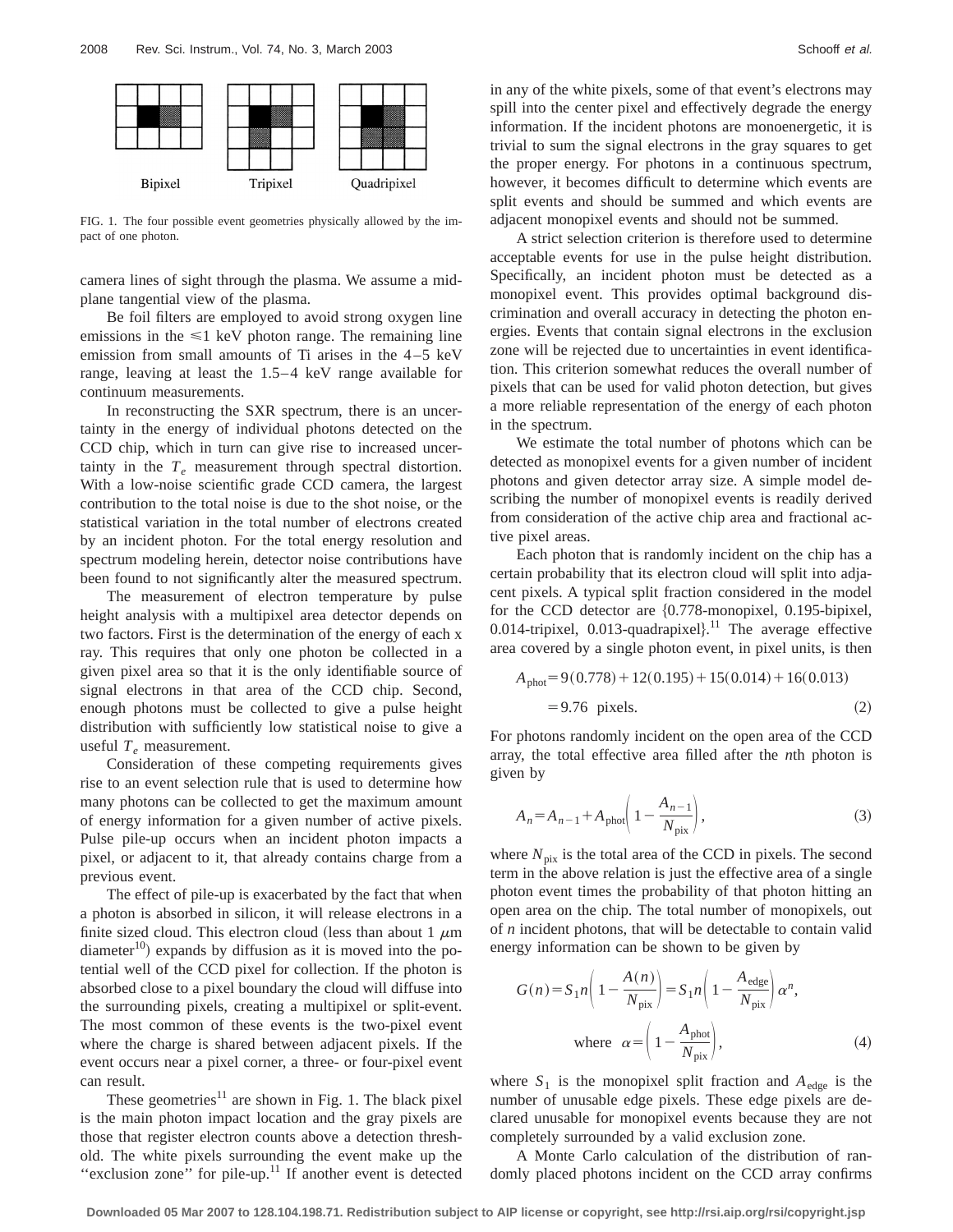

FIG. 2. (a) The number of monopixel photons collected versus number of incident photons for a 200 eV plasma spectrum with 16384 pixels exposed. (b) Total number of monopixel events detected and monopixel pile-up fraction versus number of incident photons.

the validity of the analytic model summarized above. Figure  $2(a)$  shows the number of valid monopixel events as a function of total incident photons for several model split fractions (for a sample 16384 array size). The agreement between the analytic model of Eq.  $(4)$  and the Monte Carlo simulations is very good. The Monte Carlo model gives the added information of how many of the detected monopixel events are actually occupied by more than one photon, representing the monopixel pileup fraction. This fraction is indicated in Fig.  $2(b).$ 

The maximum of *G*(*n*) gives the maximum number of monopixel photons which can be collected for a total number of pixels in the detector array. This value is given by

$$
n_{\rm opt}(N_{\rm pix}) = -\left[\ln\left(1 - \frac{A_{\rm phot}}{N_{\rm pix}}\right)\right]^{-1} \tag{5}
$$

and is shown in Fig. 3 for different split fractions.



FIG. 3. Optimal number of photons to collect as a function of the number of exposed pixels for different split ratios. The dots represent the results from the Monte Carlo analysis for exposed areas of 512 pixels by 32, 64, 128, 256, and 512 pixels.

If the exposed area of the chip and the total intensity from the plasma is known, then the camera aperture and filter can be designed to maximize the useful number of photons and hence obtain the best pulse height spectrum statistics. For instance, for an exposed area of the chip with 30 rows by 512 columns, the optimal number of photons to collect is  $\sim$ 1600 photons. Optimally, the camera throughput and filtering would be designed to achieve this photon count.

We note that this estimate of the allowed number of photons to be collected in a given number of active pixels contrasts with the earlier criteria of Liang *et al.*<sup>6</sup> They suggest the value  $\sqrt{N_{pix}}$  as the limiting number of detected photons to avoid pileup. This appears to be unnecessarily restrictive. Using the spatial characteristics of the photon events, and limiting valid counts to monopixel events only, allows a significantly higher usage of the available pixels, with a correspondingly higher accuracy or improved time resolution for a fixed detector size.

## **III. TIME-RESOLVED CCD/PHA POINT DESIGN AND SNR ESTIMATES**

A CCD-based time-resolved PHA spectrometer consists of a back-illuminated, thinned CCD chip with quantum efficiencies  $\geq 0.5$  in the SXR range. A typical chip array contains  $512\times512$ , 24 mm square pixels. Illumination of the CCD chip is achieved by mounting the camera in vacuum with a direct line of sight to the plasma and imaging through a pinhole aperture. The system noise is low enough so that, in the energy range of interest, photon noise will dominate to give an energy resolution of  $dE/E \sim 5\%$ . A pinhole imaging aperture is adjusted to allow variation of exposure for optimizing photon count in accordance with the previous discussion.

Time resolution is achieved by shifting the rows of the CCD behind a masked off area on the chip while the plasma discharge is evolving. The exposed rows remain behind the mask until the plasma is extinguished, and are then read out. This essentially acts as a frame-transfer CCD imager with user-defined frame sizes. The number of time points in the data is set by the open area in the mask and by the parallel (row) shift time of the chip. As an example, a row can be moved down the chip in 80  $\mu$ s. With 30 rows exposed, this results in 2.4 ms over which any one row is exposed. A first-generation mask is shown in Fig. 4. The mask is made of gold to block all of the x rays that come from the plasma during the discharge.

A simulation of this diagnostic system demonstrates the range of applicability to plasmas typical of the Pegasus Toroidal Experiment. These calculations use sample emissivities from the x-ray modeling code to randomly fill a model CCD array with photons. The measured monopixel photons are used to get a sample emissivity spectrum and thus give a temperature measurement.

The lower bound of the temperature fits has been set at 1.4 keV for the 5 mil beryllium filter cases since transmission of the filter is  $\leq 0.03\%$  for photon energies below this value. A common upper bound for the temperature fit cannot be universally specified because its value changes with tem-

**Downloaded 05 Mar 2007 to 128.104.198.71. Redistribution subject to AIP license or copyright, see http://rsi.aip.org/rsi/copyright.jsp**